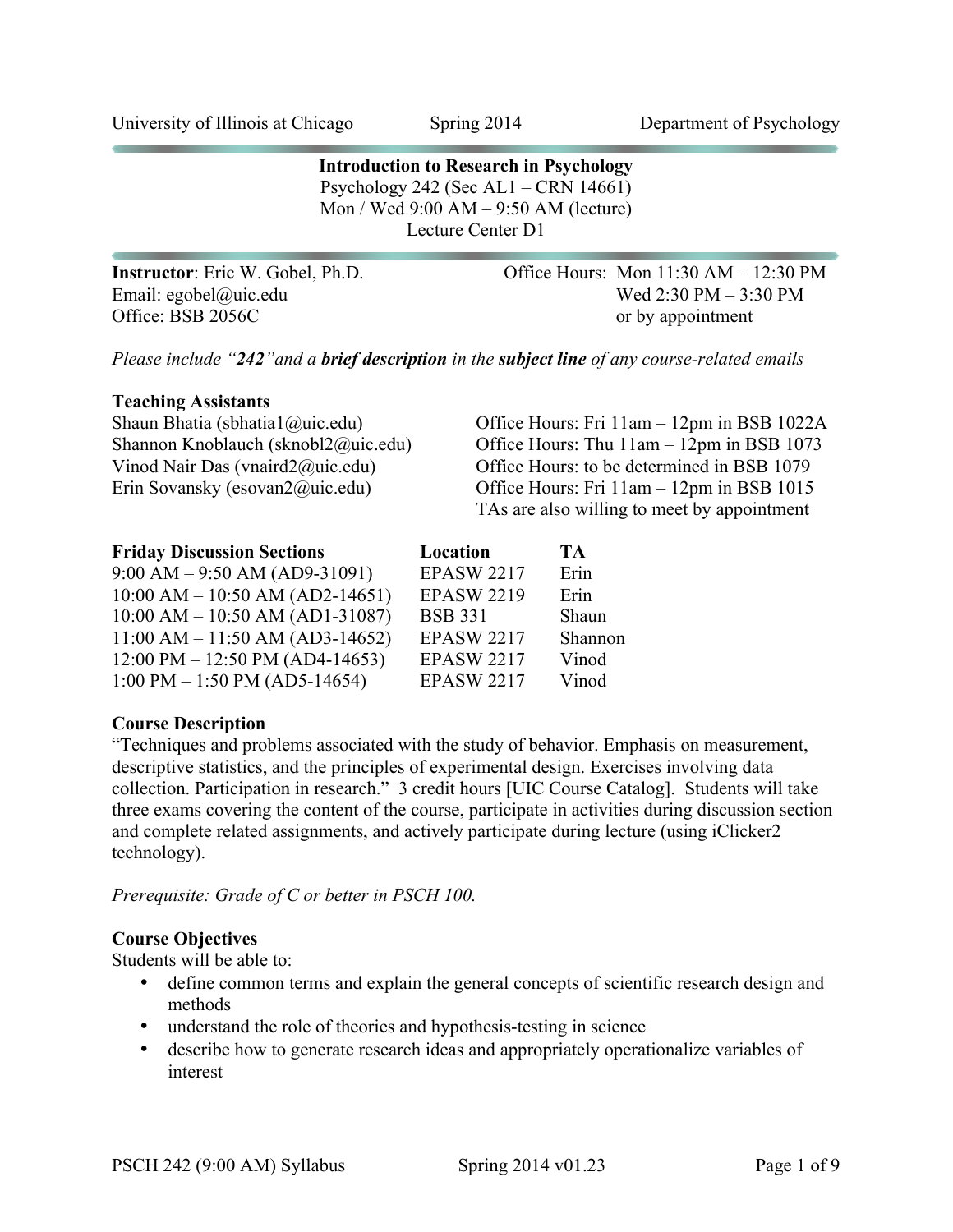- gain an appreciation for the ethical considerations of scientific research, complete ethics training requirements, and become certified to collect research data
- describe and distinguish among different types of research designs and settings; understand the strengths, weaknesses, and other issues that are characteristic of each
- identify the scale of measurement for a measure, assess the reliability and validity of a measure, and consider other issues related to measurement
- describe various sampling techniques and other issues in selecting participants for research
- identify techniques for summarizing data, including descriptive statistics and graphical displays
- describe various types of experimental designs along with their strengths and weaknesses, and be able to identify the type of design most appropriate for a given research question
- critically read and evaluate findings from research in psychology, as reported in both the popular press and academic journals
- draw sound conclusions based on the design and results of a psychological research study
- formulate a psychological hypothesis and design a research study that appropriately tests that hypothesis

# **Materials**

# **Required Textbook**

- Bordens, K. S., & Abbott, B. B. (2014). *Research design and methods: A process approach* (9th ed.). New York, NY: McGraw-Hill Education. ISBN: 978-0-07-803545-6 (hardcover), 978-0-07-751209-5 (e-book)
- *Note:* The first chapter is viewable online at http://www.coursesmart.com/007751209X/ch003 The entire e-textbook can be purchased using this link (choose at least 120 days): http://www.coursesmart.com/IR/4690877/007751209X? hdv=6.8
- *Second Note*: The 9th edition is highly recommended, but the 8th edition (ISBN: 978-0-07- 353202-8) is acceptable (note that the page numbers for the reading assignments will not be exactly the same).

## **Textbook Website**

Your textbook has a companion website (the "Online Learning Center") at http://highered.mcgraw-hill.com/sites/0078035457/student\_view0/index.html, which includes some helpful resources and practice quizzes.

## **iClicker2**

An **iClicker2 remote (ISBN: 1429280476)** is required for in-class participation in this course. If you do not already have one from a previous course, you may purchase the remote through the bookstore or online at http://iclicker.com/purchase/. Instructions for using the iClicker2 are on the back of the remote. The iClicker2 technology is a response system that allows you to respond to questions posed during class, and you will earn participation and performance points based on that feedback and/or your in-class participation. *Note: the iClicker2 remote (with the LCD screen) is highly recommended. Use the original iClicker and iClicker+ remotes, which provide little feedback about your votes being recorded, at your own risk.*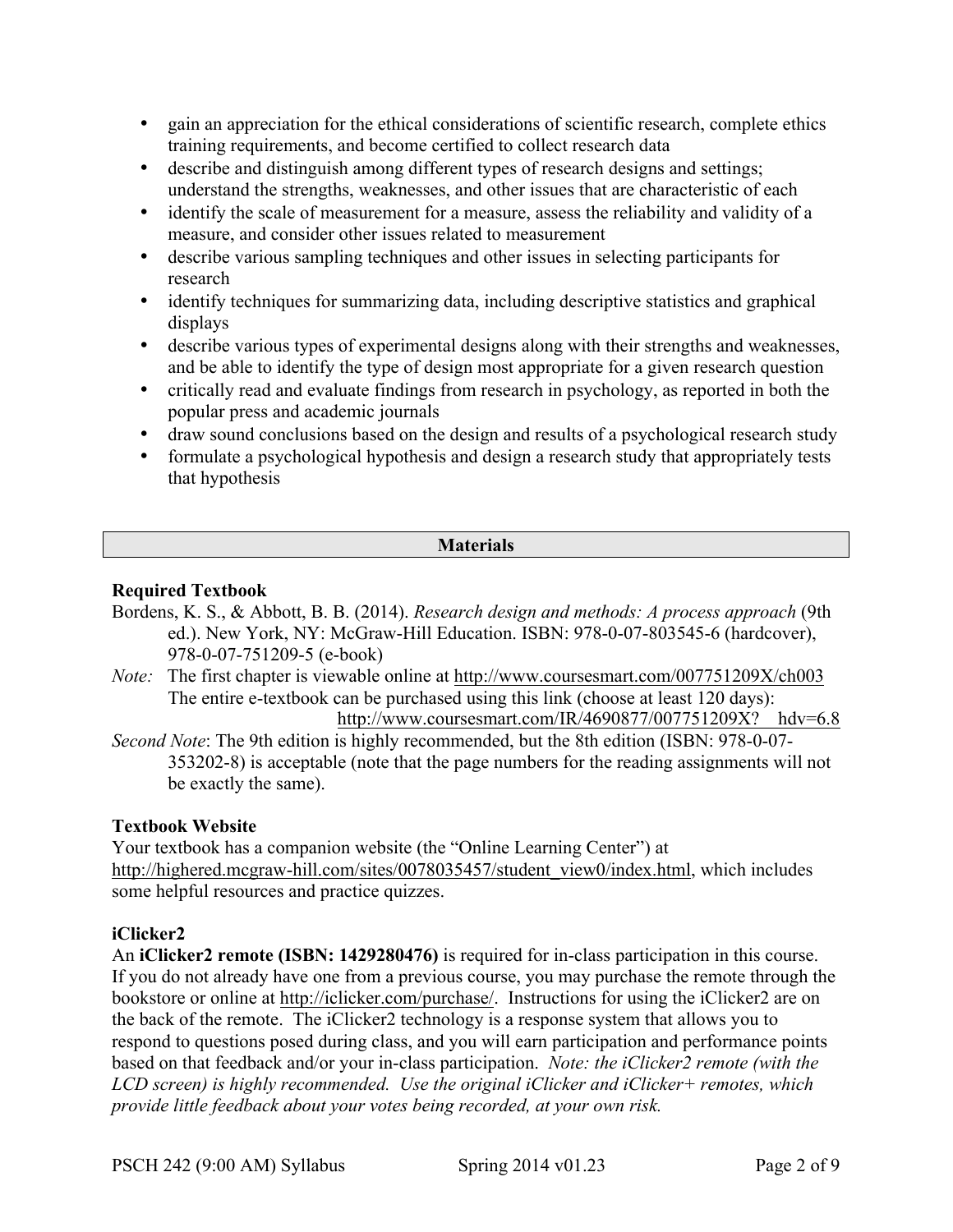In order to receive this credit, you will need to *register your iClicker2 remote on Blackboard within the first two weeks of class (by Friday, January 24th)*. To do this, simply find the iClicker Registration Module on the course Blackboard home page, type your remote ID in the text box, and click the Register button (alternatively, you can go to Tools > iClicker Remote Registration, which also includes instructions for finding your remote ID). The remote ID is the series of numbers / letters found on the bottom of the back of your iClicker2 remote. While you can register at any time, you must have come to class at least once and voted on at least one question in order to complete the registration process.

During the first two weeks of class, you should bring your iClicker2 remote and participate during "practice" clicker sessions. Following each of these sessions, you should make sure that your clicker points are recorded in the My Grades are of Blackboard. *It is your responsibility to make sure that your iClicker2 remote is working properly and that you are using it appropriately*. Anyone found using an iClicker2 remote unethically would lose all lecture participation points for the semester (15% of the course grade).

*To ensure that you earn your participation points, be sure to bring your working iClicker2 remote with you to every class session*. It will be used every day in class, and you are responsible for bringing your remote daily. If you need technical support for iClicker or iClicker2, please contact (866) 209-5698 or support@iclicker.com from 9AM-11PM EST, M-F. The iClicker website (www.iclicker.com) also has support documentation, video tutorials, and FAQs for students.

## **Course Website**

The Blackboard course website found at http://blackboard.uic.edu/ contains important course information and documents (including lecture slides in pdf format, additional required readings, any revisions to the course schedule, and helpful resources) and will be used for electronic submission of assignments. You are responsible for all information and material that is posted on Blackboard.

#### **Microsoft Office Software**

This course may require you to complete assignments using software in the Microsoft Office suite, such as Word, Excel, and/or PowerPoint. The on-campus computer labs will have this software, but UIC students can obtain a personal copy of Microsoft Office from the ACCC at no cost.

- Windows: https://webstore.illinois.edu/Shop/product.aspx?zpid=1532
- Mac: https://webstore.illinois.edu/Shop/product.aspx?zpid=1533

#### **Assessment**

#### **Course Requirements**

**Three Exams (60%)**: The three exams will consist of a mixture of multiple-choice, short answer, and writing (requiring answers of several sentences in length) questions. The exams are not *formally* cumulative, but you must master concepts from earlier in the course in order to understand later material. The first two exams are during class time on *February 17 (15%)* and *March 19 (20%).* The *Final Exam (25%)* will be at *6:00*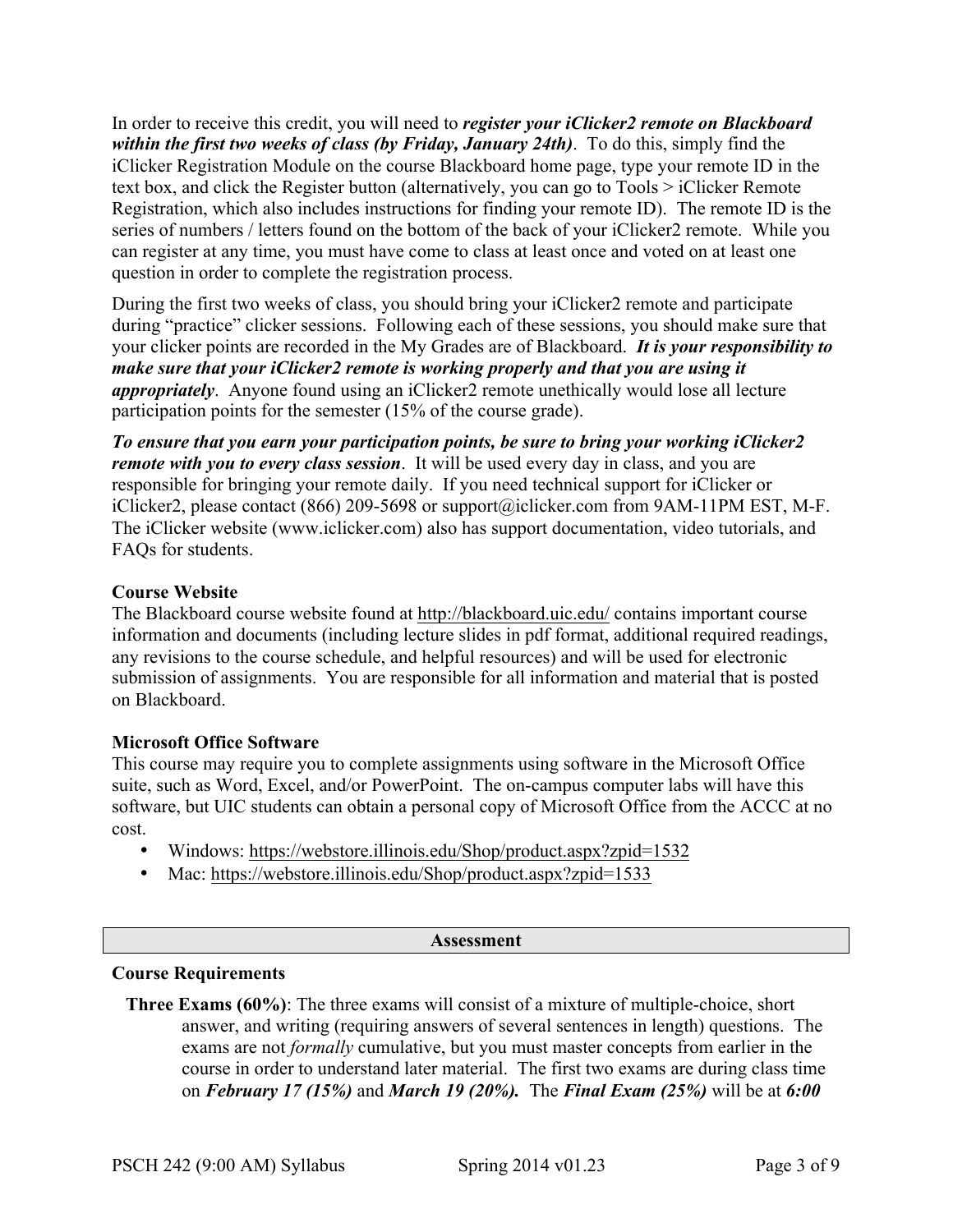*PM – 8:00 PM on Thursday, May 8* (location to be announced at a later date). Please note that this combined section final exam is *different* from the time indicated in the final exam schedule for your specific section.

**Discussion Section Participation (10%)**: You can earn up to one point for active participation in activities during each discussion section session. Obviously, you can't participate in discussion section without physically being there, so *it is critical that you regularly attend your Friday discussion section*.

Of a total of 14 opportunities to earn discussion section points, your top 10 will count toward your grade; the remaining 4 lowest discussion section grades will be dropped. Therefore, *exceptions will not be granted for missing discussion section as you can apply one of your drops if you absolutely must miss that day*. Note that while these drops are primarily intended as a buffer for days on which you absolutely must miss discussion section, the discussion section activities are designed to reinforce important concepts in the course, so attending discussion section every week will maximize your performance on course assignments and exams (and therefore will maximize your course grade).

- **Weekly Assignments (13%)**: You can earn up to one point for completing each assignment, which are often related to discussion section activities. Each weekly assignment must be submitted prior to the start of your next discussion section. *There are no drops for weekly assignments*.
- **Experimental Proposal Form (2%)**: The final assignment is an experimental research proposal form, which is due on the last day of class.
- **Active Lecture Participation (15%)**: During each class lecture session, you earn points for active participation. Usually, this will be through the use of iClicker2 (occasionally other activities or quizzes may be used). *Therefore, be sure to bring your iClicker2 with you to every class session*. Using the iClicker<sub>2</sub> to participate in class will earn you *participation points*. To maximize your *performance points*, you should do the assigned reading *before* the corresponding lecture and *pay active attention* during class.

*For each class lecture session in which points are available, you can earn up to 10 points* from answering a number of questions posed to the class and participating in activities. For those questions with a correct answer, you will earn one performance point for each question that you answer correctly. The remainder of the 10 points will come from active participation.

Of a total of 22 class lecture sessions with points available, *your top 15 will count toward your grade; the remaining 7 lowest scores will be dropped*. Note that these drops are primarily intended for days that you don't do as well on your performance points (thus maximizing your grade), but can be applied to days on which you absolutely must miss class or if you forgot your iClicker2 remote for that day. Again, regularly attending and participating in lecture will maximize your performance on assignments and exams.

There are an ample number of drops built into the course, so *please do not ask for a chance to make up participation points – they cannot be made up for any reason*.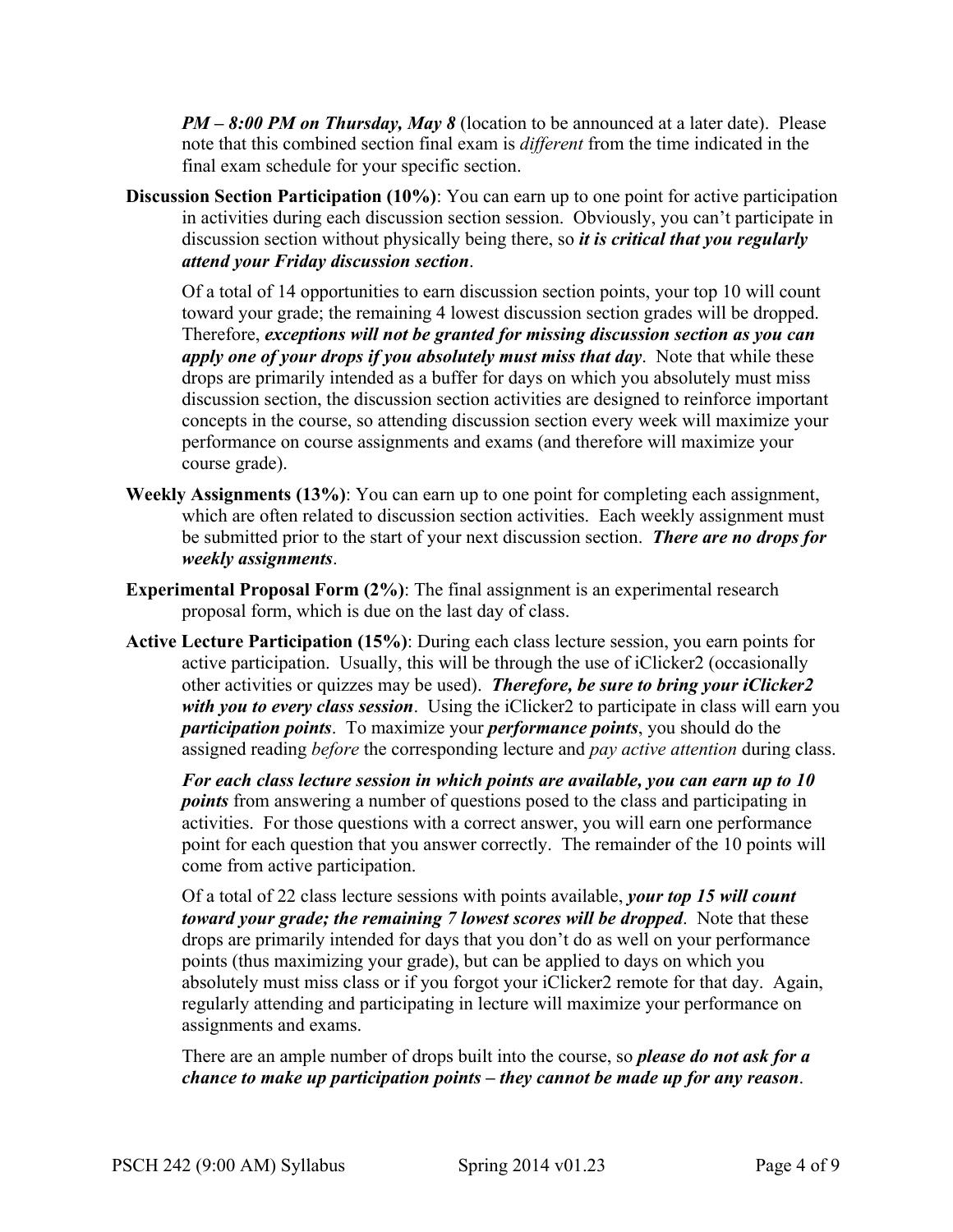Therefore, if your schedule prohibits you from regularly attending class, you should drop this course.

## **Grading Scale**

The grading scale shown below will be used in this course. However, a curve *may* be implemented that decreases the threshold percentage (i.e., minimum value of Net Weighted Total) for achieving the corresponding letter grade. In other words, if a curve is applied it would only improve the letter grade you receive. However, *do not assume a curve as it is not obligatory and, if one is applied, it cannot be determined until the end of the semester*.

| Letter Grade       |    |          |    |  |
|--------------------|----|----------|----|--|
| Minimum Percentage | ٥ſ | or<br>oι | 60 |  |

#### **Course Policies**

### **Expectations**

It is expected that you will:

- Show up on time to every class session with your iClicker2 remote and participate in class
- **Be respectful** of your classmates, Dr. Gobel, and the TAs
- Complete reading assignments prior to the corresponding class session
- Submit all assignments on time
- **Read all course emails thoroughly**
- Not have side conversations during lecture
- Not use your phone or computer for non-course-related activities during class
- Not pack up your materials before being dismissed
- Ensure that all writing you submit is written clearly, is grammatically correct, and follows APA format and style (when applicable)

## **Appropriate Classroom Behavior**

College students are adults and I will grant you the respect that comes with that. Therefore, please behave like adults (at least during class) and follow these guidelines about appropriate classroom behavior. Appropriate classroom behavior is simply a matter of *respecting the rights of others* in class and *maximizing your own learning*.

Maintain focus on class material during lecture and discussion. Research has shown that distracting yourself by multitasking during class impairs your learning and performance, and it may be disruptive or distracting to other students and is disrespectful to Dr. Gobel and TAs. Therefore, *please do not use your cell phone during class* except in extraordinary circumstances. The use of laptops or tablets for course-related purposes is perfectly fine, but please avoid using them for non-course-related activities during class. *Minimize talking* with other students during class, except when directed to discuss as part of an activity.

It likely goes without saying, but during discussion, please respect others and their opinions, and refrain from discriminatory or hateful speech. Inappropriate and/or disruptive behavior may result in you being asked to leave the room so that you are not interfering with the learning of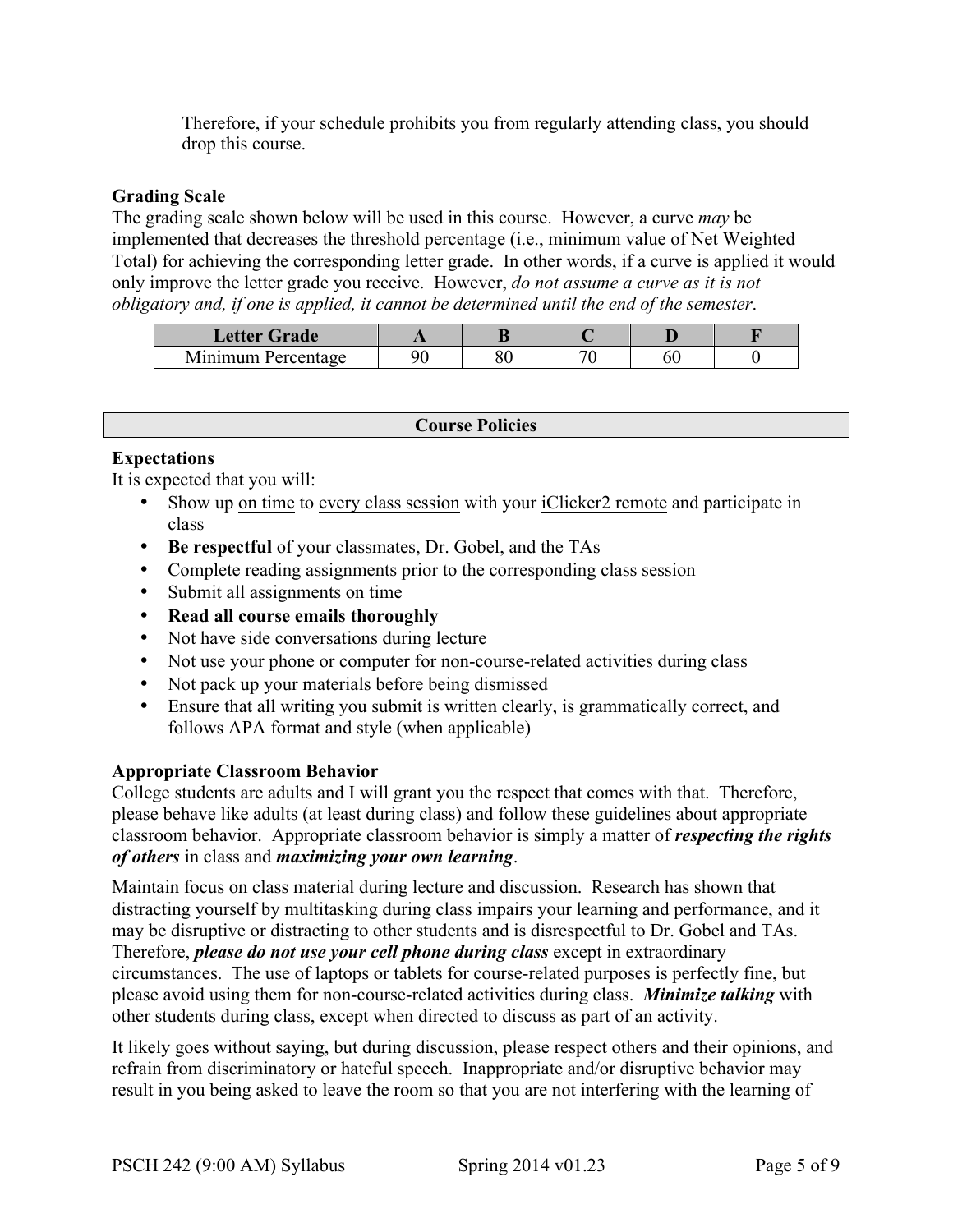other students. Finally, *please do not pack up before being dismissed at the end of the class period*. It is extremely disruptive to other students and disrespectful of the professor.

## **Email Policy**

As indicated above, you are also *responsible for carefully reading all course-related emails* from the professor and the TAs. Therefore, be sure that you *check your UIC email regularly* and that you are able to receive emails sent through Blackboard.

When emailing Dr. Gobel or your TA, please indicate the *course number*, your *section time*, and a *brief description of the issue* in the subject line of all course-related emails. However, before emailing, please check this syllabus, the information on the Blackboard course site (including the FAQs section), and previous emails you have received to see if your question has already been answered. *While we will respond to emails in a timely manner, do not expect a reply to questions that have already been addressed.*

### **Attendance Policy**

It is the student's responsibility to attend ALL class sessions ON TIME, out of respect to your classmates, Dr. Gobel, and yourself. We will begin class promptly at the course start time. *Participation points will be earned during class sessions, so attendance (and participation) will have a direct effect on your course grade*. In addition, your learning and performance in other aspects of the course will be maximized through your regular attendance.

### **Policy on Late Assignments**

It is expected that all assignments will be fully completed and turned in on time. *Late assignments will not be accepted.*

#### **Disability Services**

"Concerning disabled students, the University of Illinois at Chicago is committed to maintaining a barrier-free environment so that individuals with disabilities can fully access programs, courses, services, and activities at UIC. Students with disabilities who require accommodations for full access and participation in UIC Programs must be registered with the Disability Resource Center (DRC). Please contact DRC at (312) 413-2183 (voice) or (312) 413- 0123 (TDD)."

*If you require accommodations due to a documented disability, please bring a letter from the DRC documenting the necessary accommodations no later than the end of the second week (Friday, January 24th) or within one week of receiving new documentation.*

## **Religious Holidays**

I have tried to ensure that no major assignment due dates or exams fall on major religious holidays. However, *if there is a conflict with a religious holiday that you observe, please let me know by Friday, January 24th* and an appropriate accommodation will be made (note that you can always submit an assignment early).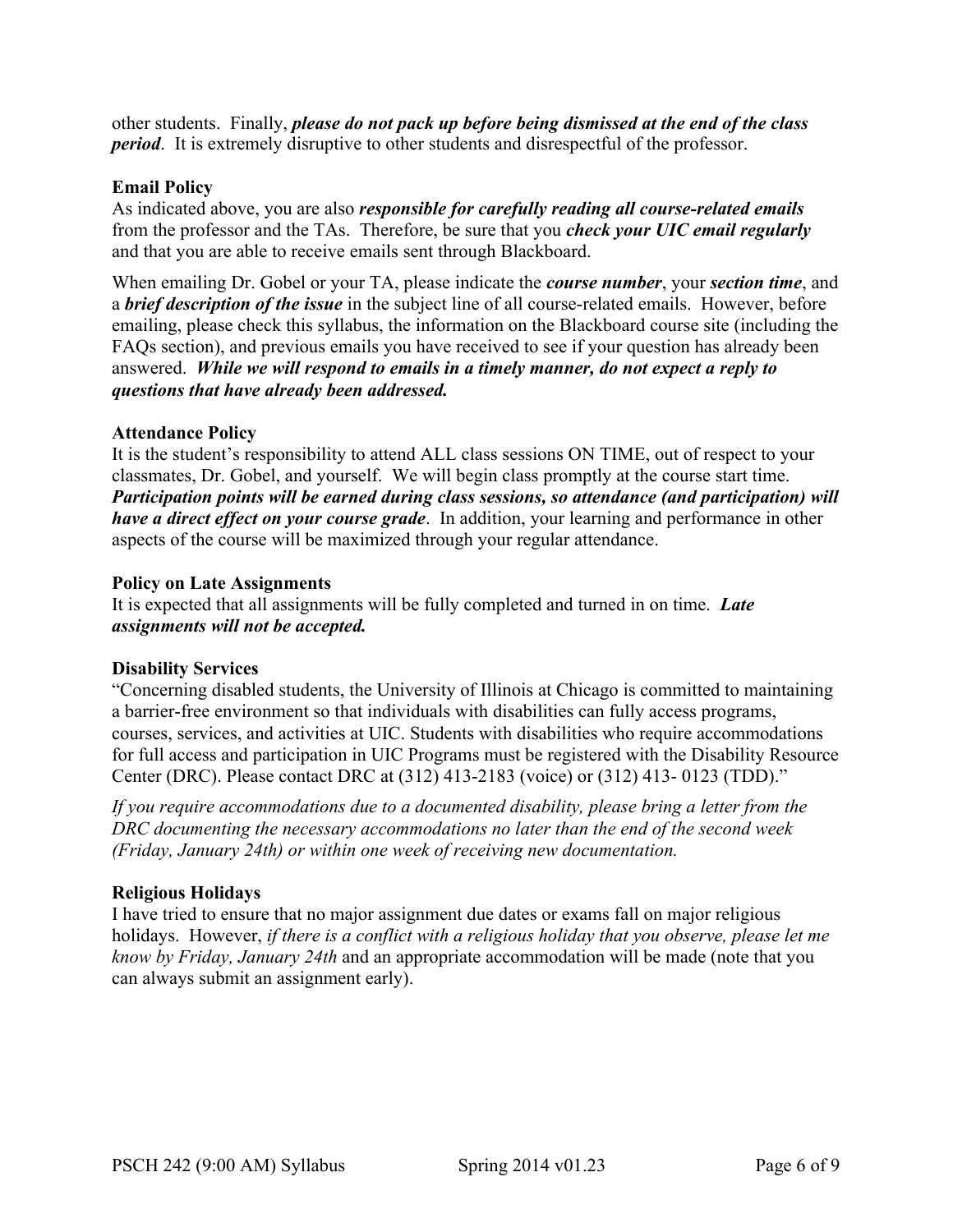#### **Additional Information and Resources**

### **APA Style**

Papers in psychology must be written in APA (American Psychological Association) format. *You are responsible for following APA style and citation format in all your writing assignments for this course, when applicable*. The most complete resource for APA style is the Publication Manual of the APA, but Purdue's Online Writing Lab (OWL) is an excellent, concise, and free online reference documenting APA style:

http://owl.english.purdue.edu/owl/section/2/10/

### **Writing Center**

Tutors at the writing center can help you to organize and edit your writing. All students are welcome and encouraged to make an appointment to improve their writing. The optimum use is to visit the Writing Center while preparing your draft of a writing assignment and to make several visits. More information can be found at http://www.uic.edu/depts/engl/writing/about/

#### **Psi Chi Tutoring**

Students in UIC's Psi Chi chapter with expertise in various psychology courses hold office hours throughout the week. The tutoring schedule is usually established a few weeks into the semester, and the relevant information will be posted on Blackboard as it becomes available.

#### **Important Course Registration Deadlines**

The deadline to add or drop the course (without a W) is the end of the  $2^{nd}$  week (Friday, January 24th). The deadline to withdraw from the course (with a W) is the end of the  $10^{th}$  week (Friday, March 21st).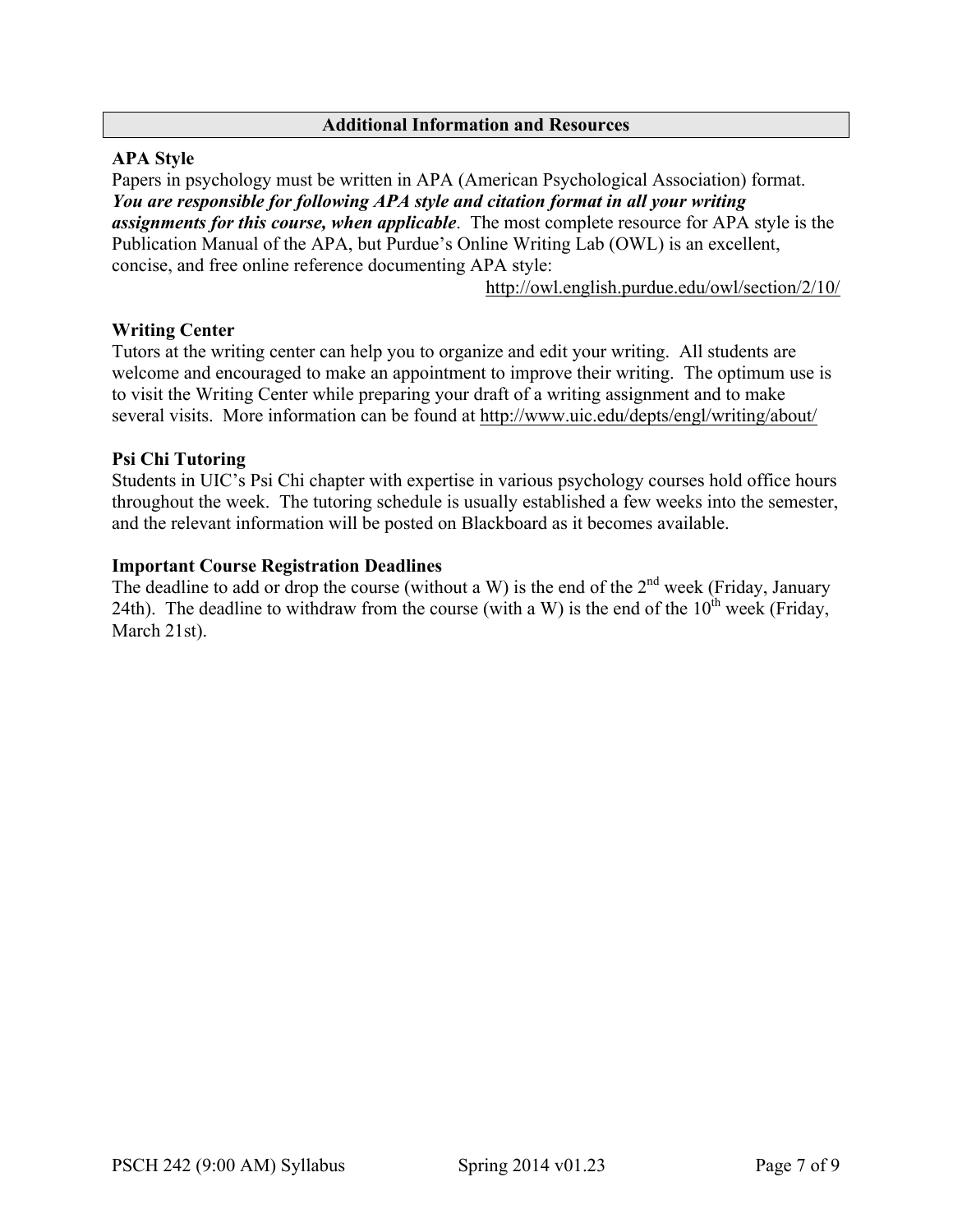### **Academic Honesty and Plagiarism**

*All work should be your own*. You are allowed, and even encouraged, to seek feedback from others, but all the writing you submit should be your own. Plagiarism is representing the words or ideas of others as your own, without crediting the source, and thus also includes copying or paraphrasing from your classmates or papers on the Internet. Major writing assignments will be submitted electronically via SafeAssign to automatically screen for potentially plagiarized material and ensure academic honesty.

Familiarize yourself with violations of academic honesty and the student disciplinary policy at http://www.uic.edu/depts/dos/studentconduct.html. Some FAQ's about crediting others and avoiding plagiarism are available at http://tigger.uic.edu/~edelberg/crediting\_others/index.htm.

## **Guidelines Regarding Academic Integrity**

*from the UIC Undergraduate Catalog (http://www.uic.edu/ucat/catalog/GR.shtml):* As an academic community, the University of Illinois at Chicago is committed to providing an environment in which research, learning, and scholarship can flourish and in which all endeavors are guided by academic and professional integrity. All members of the campus community students, staff, faculty, administrators—share the responsibility of insuring that these standards are upheld so that such an environment exists. Instances of academic misconduct by students, and as defined herein, shall be handled pursuant to the *Student Disciplinary Policy*.

Academic dishonesty includes, but is not limited to:

- **Cheating**: Either intentionally using or attempting to use unauthorized materials, information, people, or study aids in any academic exercise, or extending to or receiving any kind of unauthorized assistance on any examination or assignment to or from another person.
- **Fabrication**: Knowing or unauthorized falsification, reproduction, lack of attribution, or invention of any information or citation in an academic exercise.
- **Facilitating Academic Dishonesty/Plagiarism**: Intentionally or knowingly representing the words or ideas of another as one's own in any academic exercise.
- **Bribes, Favors, Threats**: Bribing or attempting to bribe, promising favors to or making threats against, any person, with the intention of affecting a record of a grade, grade, or evaluation of academic performance. Any conspiracy with another person who then takes or attempts to take action on behalf or at the direction of the student.
- **Examination by Proxy**: Taking or attempting to take an exam for someone else other than the student is a violation by both the student enrolled in the course and the proxy or substitute.
- **Grade Tampering**: Any unauthorized attempt to change, actual change of, or alteration of grades or any tampering with grades.
- **Nonoriginal Works**: Submission or attempt to submit any written work authored, in whole or part, by someone other than the student.